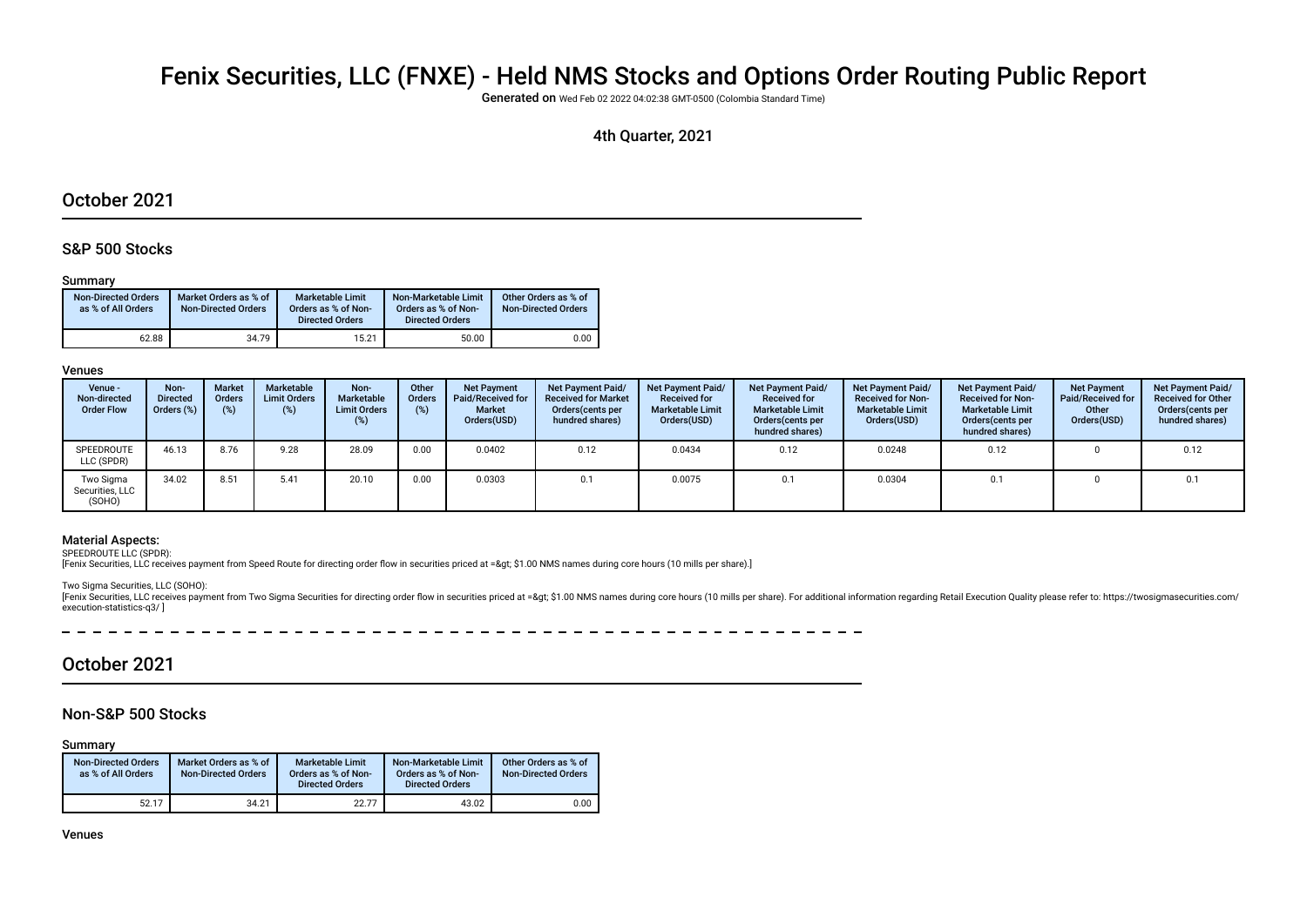| Venue -<br>Non-directed<br><b>Order Flow</b> | Non-<br><b>Directed</b><br>Orders (%) | <b>Market</b><br><b>Orders</b> | Marketable<br><b>Limit Orders</b><br>(%) | Non-<br><b>Marketable</b><br><b>Limit Orders</b><br>$(\%)$ | Other<br><b>Orders</b><br>$(\%)$ | <b>Net Payment</b><br>Paid/Received for<br><b>Market</b><br>Orders(USD) | Net Payment Paid/<br><b>Received for Market</b><br>Orders(cents per<br>hundred shares) | <b>Net Payment Paid/</b><br><b>Received for</b><br><b>Marketable Limit</b><br>Orders(USD) | Net Payment Paid/<br><b>Received for</b><br><b>Marketable Limit</b><br>Orders (cents per<br>hundred shares) | Net Payment Paid/<br><b>Received for Non-</b><br><b>Marketable Limit</b><br>Orders(USD) | <b>Net Payment Paid/</b><br><b>Received for Non-</b><br><b>Marketable Limit</b><br>Orders (cents per<br>hundred shares) | <b>Net Payment</b><br><b>Paid/Received for</b><br>Other<br>Orders(USD) | <b>Net Payment Paid/</b><br><b>Received for Other</b><br>Orders(cents per<br>hundred shares) |
|----------------------------------------------|---------------------------------------|--------------------------------|------------------------------------------|------------------------------------------------------------|----------------------------------|-------------------------------------------------------------------------|----------------------------------------------------------------------------------------|-------------------------------------------------------------------------------------------|-------------------------------------------------------------------------------------------------------------|-----------------------------------------------------------------------------------------|-------------------------------------------------------------------------------------------------------------------------|------------------------------------------------------------------------|----------------------------------------------------------------------------------------------|
| SPEEDROUTE<br>LLC (SPDR)                     | 45.93                                 | 14.44                          | 12.02                                    | 19.48                                                      | 0.00                             | 0.9798                                                                  | 0.12                                                                                   | 1.4575                                                                                    | 0.12                                                                                                        | 1.3703                                                                                  | 0.12                                                                                                                    |                                                                        | 0.12                                                                                         |
| Two Sigma<br>Securities, LLC<br>(SOHO)       | 37.50                                 | 13.08                          | 10.17                                    | 14.24                                                      | 0.00                             | 0.7399                                                                  | 0.1                                                                                    | 1.2273                                                                                    |                                                                                                             | 0.9023                                                                                  |                                                                                                                         |                                                                        | 0.1                                                                                          |

Material Aspects: SPEEDROUTE LLC (SPDR):

[Fenix Securities, LLC receives payment from Speed Route for directing order fow in securities priced at => \$1.00 NMS names during core hours (10 mills per share).]

Two Sigma Securities, LLC (SOHO):

Fronix Securities, LLC receives payment from Two Sigma Securities for directing order flow in securities priced at => \$1.00 NMS names during core hours (10 mills per share). For additional information regarding Retail E execution-statistics-q3/ ]

 $\frac{1}{2}$ 

# October 2021

#### **Options**

#### Summary

| <b>Non-Directed Orders</b><br>as % of All Orders | Market Orders as % of<br><b>Non-Directed Orders</b> | <b>Marketable Limit</b><br>Orders as % of Non-<br><b>Directed Orders</b> | Non-Marketable Limit<br>Orders as % of Non-<br><b>Directed Orders</b> | Other Orders as % of<br><b>Non-Directed Orders</b> |
|--------------------------------------------------|-----------------------------------------------------|--------------------------------------------------------------------------|-----------------------------------------------------------------------|----------------------------------------------------|
| 0.00                                             | 0.00                                                | 0.00                                                                     | 0.00                                                                  | 0.00                                               |

#### Venues

| Venue -<br>Non-<br>directed<br>Order | <b>Non</b><br>Directed<br>Orders (%) | <b>Market</b><br>Orders<br>(%) | Marketable<br><b>Limit Orders</b> | Non-<br><b>Marketable</b><br><b>Limit Orders</b> | Other<br><b>Orders</b> | <b>Net Payment</b><br>Paid/Received for<br><b>Market</b><br>Orders(USD) | <b>Net Payment Paid/</b><br><b>Received for Market</b><br>Orders (cents per<br>hundred shares) | <b>Net Payment Paid/</b><br><b>Received for</b><br><b>Marketable Limit</b><br>Orders(USD) | <b>Net Payment Paid/</b><br><b>Received for</b><br><b>Marketable Limit</b><br>Orders (cents per | <b>Net Payment Paid/</b><br><b>Received for Non-</b><br><b>Marketable Limit</b><br>Orders(USD) | <b>Net Payment Paid/</b><br><b>Received for Non-</b><br><b>Marketable Limit</b><br>Orders(cents per | <b>Net Payment</b><br>Paid/Received for<br>Other<br>Orders(USD) | <b>Net Payment Paid/</b><br><b>Received for Other</b><br>Orders (cents per<br>hundred shares) |
|--------------------------------------|--------------------------------------|--------------------------------|-----------------------------------|--------------------------------------------------|------------------------|-------------------------------------------------------------------------|------------------------------------------------------------------------------------------------|-------------------------------------------------------------------------------------------|-------------------------------------------------------------------------------------------------|------------------------------------------------------------------------------------------------|-----------------------------------------------------------------------------------------------------|-----------------------------------------------------------------|-----------------------------------------------------------------------------------------------|
| Flow                                 |                                      |                                |                                   |                                                  |                        |                                                                         |                                                                                                |                                                                                           | hundred shares)                                                                                 |                                                                                                | hundred shares)                                                                                     |                                                                 |                                                                                               |

Material Aspects:

# November 2021

### S&P 500 Stocks

#### Summary

| <b>Non-Directed Orders</b><br>as % of All Orders | Market Orders as % of<br><b>Non-Directed Orders</b> | <b>Marketable Limit</b><br>Orders as % of Non-<br><b>Directed Orders</b> | Non-Marketable Limit<br>Orders as % of Non-<br><b>Directed Orders</b> | Other Orders as % of<br><b>Non-Directed Orders</b> |
|--------------------------------------------------|-----------------------------------------------------|--------------------------------------------------------------------------|-----------------------------------------------------------------------|----------------------------------------------------|
| 60.43                                            | 31.37                                               | 23.53                                                                    | 45.10                                                                 | 0.00                                               |

Venues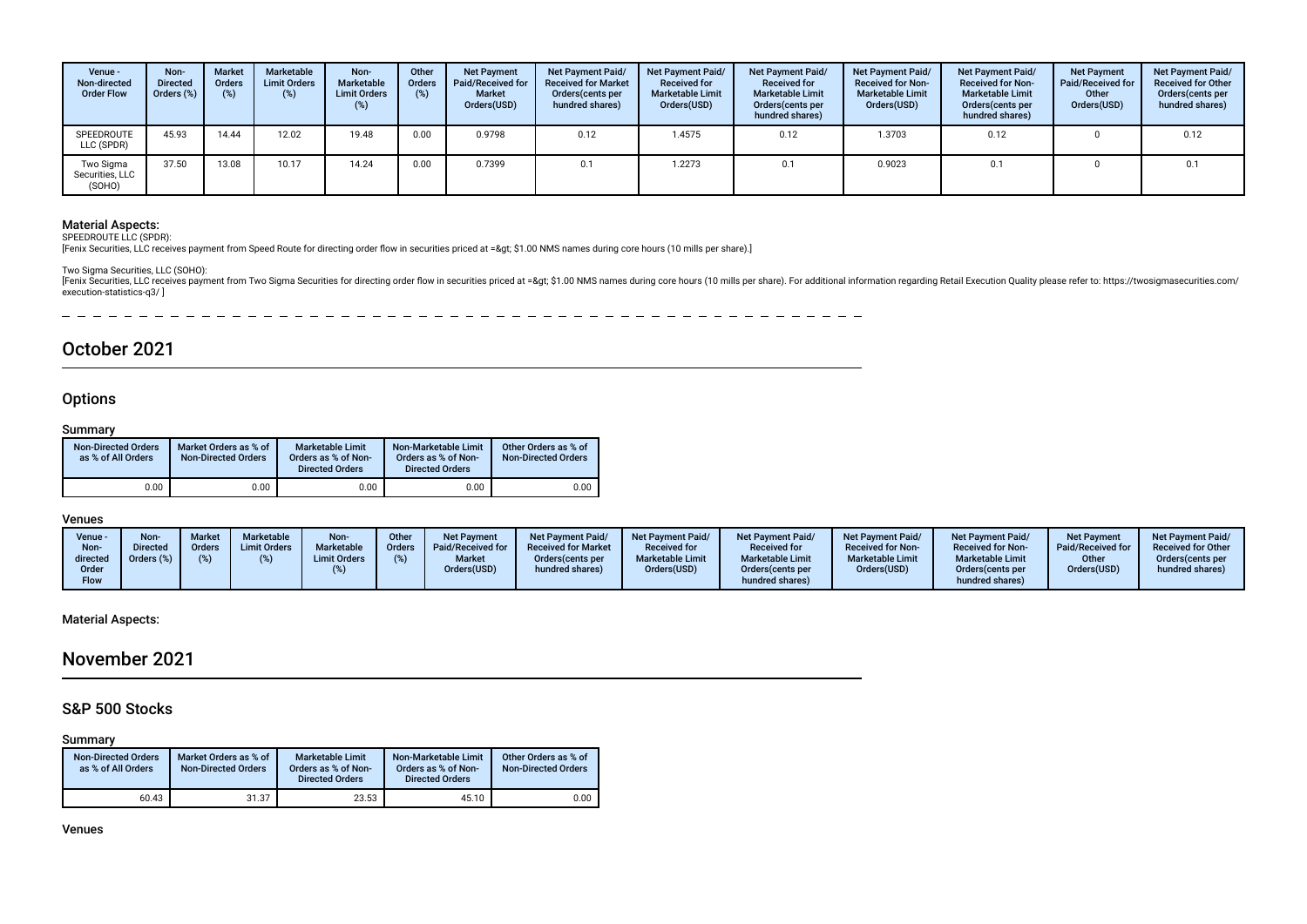| Venue -<br>Non-directed<br><b>Order Flow</b> | Non-<br><b>Directed</b><br>Orders $(\%)$ | <b>Market</b><br><b>Orders</b><br>(%) | Marketable<br><b>Limit Orders</b><br>(%) | Non-<br><b>Marketable</b><br><b>Limit Orders</b><br>(%) | Other<br><b>Orders</b> | <b>Net Payment</b><br>Paid/Received for<br><b>Market</b><br>Orders(USD) | <b>Net Payment Paid/</b><br><b>Received for Market</b><br>Orders (cents per<br>hundred shares) | <b>Net Payment Paid/</b><br><b>Received for</b><br><b>Marketable Limit</b><br>Orders(USD) | Net Payment Paid/<br><b>Received for</b><br><b>Marketable Limit</b><br>Orders (cents per<br>hundred shares) | Net Payment Paid/<br><b>Received for Non-</b><br><b>Marketable Limit</b><br>Orders(USD) | <b>Net Payment Paid/</b><br><b>Received for Non-</b><br><b>Marketable Limit</b><br>Orders(cents per<br>hundred shares) | <b>Net Payment</b><br><b>Paid/Received for</b><br>Other<br>Orders(USD) | <b>Net Payment Paid/</b><br><b>Received for Other</b><br>Orders(cents per<br>hundred shares) |
|----------------------------------------------|------------------------------------------|---------------------------------------|------------------------------------------|---------------------------------------------------------|------------------------|-------------------------------------------------------------------------|------------------------------------------------------------------------------------------------|-------------------------------------------------------------------------------------------|-------------------------------------------------------------------------------------------------------------|-----------------------------------------------------------------------------------------|------------------------------------------------------------------------------------------------------------------------|------------------------------------------------------------------------|----------------------------------------------------------------------------------------------|
| Two Sigma<br>Securities, LLC<br>(SOHO)       | 36.08                                    | 7.84                                  | 9.41                                     | 18.82                                                   | 0.00                   | 0.0267                                                                  | 0.1                                                                                            | 0.0406                                                                                    | 0.1                                                                                                         | 0.0219                                                                                  | 0.1                                                                                                                    |                                                                        | 0.1                                                                                          |
| SPEEDROUTE<br>LLC (SPDR)                     | 46.27                                    | 9.02                                  | 13.73                                    | 23.53                                                   | 0.00                   | 0.0328                                                                  | 0.12                                                                                           | 0.0427                                                                                    | 0.12                                                                                                        | 0.0195                                                                                  | 0.12                                                                                                                   |                                                                        | 0.12                                                                                         |

#### Material Aspects:

Two Sigma Securities, LLC (SOHO):

[Fenix Securities, LLC receives payment from Two Sigma Securities for directing order flow in securities priced at => \$1.00 NMS names during core hours (10 mills per share). For additional information regarding Retail E execution-statistics-q3/ ]

#### SPEEDROUTE LLC (SPDR):

[Fenix Securities, LLC receives payment from Speed Route for directing order flow in securities priced at => \$1.00 NMS names during core hours (10 mills per share).]

# November 2021

#### Non-S&P 500 Stocks

Summary

 $\equiv$ 

| <b>Non-Directed Orders</b><br>as % of All Orders | Market Orders as % of<br><b>Non-Directed Orders</b> | Marketable Limit<br>Orders as % of Non-<br><b>Directed Orders</b> | Non-Marketable Limit<br>Orders as % of Non-<br><b>Directed Orders</b> | Other Orders as % of<br><b>Non-Directed Orders</b> |
|--------------------------------------------------|-----------------------------------------------------|-------------------------------------------------------------------|-----------------------------------------------------------------------|----------------------------------------------------|
| 50.09                                            | 28.27                                               | 31.59                                                             | 40.14                                                                 | 0.00                                               |

Venues

| Venue -<br>Non-directed<br><b>Order Flow</b> | Non-<br><b>Directed</b><br>Orders (%) | <b>Market</b><br><b>Orders</b><br>(%) | Marketable<br><b>Limit Orders</b><br>(%) | Non-<br>Marketable<br><b>Limit Orders</b><br>(%) | Other<br><b>Orders</b> | <b>Net Payment</b><br>Paid/Received for<br><b>Market</b><br>Orders(USD) | <b>Net Payment Paid/</b><br><b>Received for Market</b><br>Orders (cents per<br>hundred shares) | <b>Net Payment Paid/</b><br><b>Received for</b><br><b>Marketable Limit</b><br>Orders(USD) | <b>Net Payment Paid/</b><br><b>Received for</b><br><b>Marketable Limit</b><br>Orders (cents per<br>hundred shares) | <b>Net Payment Paid/</b><br><b>Received for Non-</b><br><b>Marketable Limit</b><br>Orders(USD) | <b>Net Payment Paid/</b><br><b>Received for Non-</b><br><b>Marketable Limit</b><br>Orders (cents per<br>hundred shares) | <b>Net Payment</b><br><b>Paid/Received for</b><br>Other<br>Orders(USD) | <b>Net Payment Paid/</b><br><b>Received for Other</b><br>Orders (cents per<br>hundred shares) |
|----------------------------------------------|---------------------------------------|---------------------------------------|------------------------------------------|--------------------------------------------------|------------------------|-------------------------------------------------------------------------|------------------------------------------------------------------------------------------------|-------------------------------------------------------------------------------------------|--------------------------------------------------------------------------------------------------------------------|------------------------------------------------------------------------------------------------|-------------------------------------------------------------------------------------------------------------------------|------------------------------------------------------------------------|-----------------------------------------------------------------------------------------------|
| SPEEDROUTE<br>LLC (SPDR)                     | 50.95                                 | 13.66                                 | 18.76                                    | 18.53                                            | 0.00                   | 0.5616                                                                  | 0.12                                                                                           | 1.2282                                                                                    | 0.12                                                                                                               | 0.8038                                                                                         | 0.12                                                                                                                    |                                                                        | 0.12                                                                                          |
| Two Sigma<br>Securities, LLC<br>(SOHO)       | 39.31                                 | 10.33                                 | 12.35                                    | 16.63                                            | 0.00                   | 0.4156                                                                  | 0.1                                                                                            | 1.0782                                                                                    | 0.1                                                                                                                | 0.5199                                                                                         |                                                                                                                         |                                                                        | 0.1                                                                                           |

#### Material Aspects:

SPEEDROUTE LLC (SPDR):

[Fenix Securities, LLC receives payment from Speed Route for directing order fow in securities priced at => \$1.00 NMS names during core hours (10 mills per share).]

Two Sigma Securities, LLC (SOHO):

[Fenix Securities, LLC receives payment from Two Sigma Securities for directing order flow in securities priced at => \$1.00 NMS names during core hours (10 mills per share). For additional information regarding Retail E execution-statistics-q3/ ]

 $\overline{\phantom{0}}$ 

# November 2021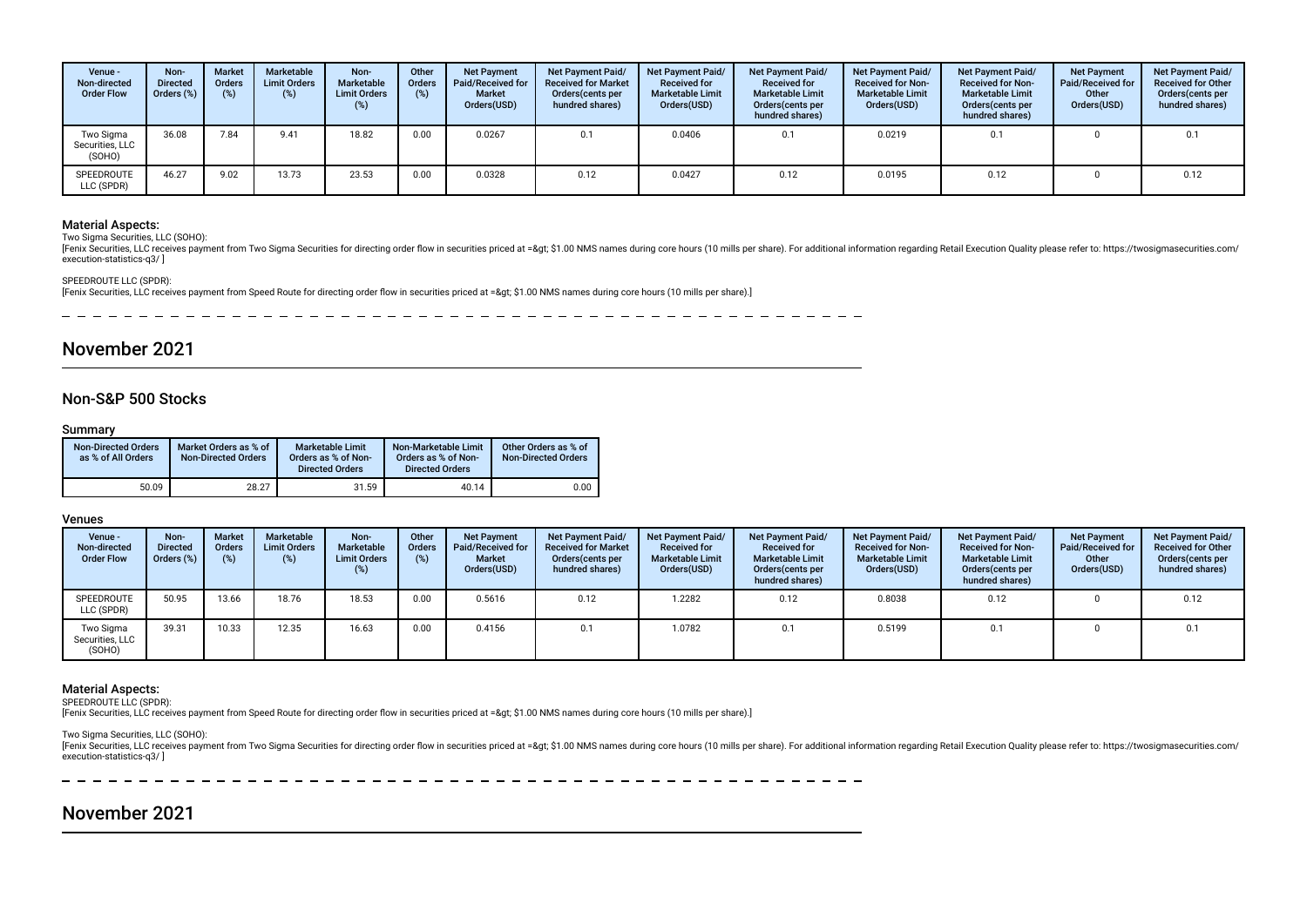# **Options**

#### Summary

| <b>Non-Directed Orders</b><br>as % of All Orders | Market Orders as % of<br><b>Non-Directed Orders</b> | <b>Marketable Limit</b><br>Orders as % of Non-<br><b>Directed Orders</b> | Non-Marketable Limit<br>Orders as % of Non-<br><b>Directed Orders</b> | Other Orders as % of<br><b>Non-Directed Orders</b> |
|--------------------------------------------------|-----------------------------------------------------|--------------------------------------------------------------------------|-----------------------------------------------------------------------|----------------------------------------------------|
| 0.00                                             | 0.00                                                | 0.00                                                                     | 0.00                                                                  | 0.00                                               |

#### Venues

| Venue -<br>Non-<br>directed<br>Order | Non-<br>Directed<br>Orders (%) | <b>Market</b><br>Orders | Marketable<br><b>Limit Orders</b> | Non-<br>Marketable<br><b>Limit Orders</b> | Other<br>Orders | Net Payment<br>Paid/Received for<br><b>Market</b><br>Orders(USD) | <b>Net Payment Paid/</b><br><b>Received for Market</b><br>Orders (cents per<br>hundred shares) | <b>Net Payment Paid/</b><br><b>Received for</b><br><b>Marketable Limit</b><br>Orders(USD) | <b>Net Payment Paid/</b><br><b>Received for</b><br><b>Marketable Limit</b><br>Orders (cents per | <b>Net Payment Paid/</b><br><b>Received for Non-</b><br><b>Marketable Limit</b><br>Orders(USD) | <b>Net Payment Paid/</b><br><b>Received for Non-</b><br><b>Marketable Limit</b><br>Orders (cents per | <b>Net Payment</b><br>Paid/Received for<br>Other<br>Orders(USD) | Net Payment Paid/<br><b>Received for Other</b><br>Orders(cents per<br>hundred shares) |
|--------------------------------------|--------------------------------|-------------------------|-----------------------------------|-------------------------------------------|-----------------|------------------------------------------------------------------|------------------------------------------------------------------------------------------------|-------------------------------------------------------------------------------------------|-------------------------------------------------------------------------------------------------|------------------------------------------------------------------------------------------------|------------------------------------------------------------------------------------------------------|-----------------------------------------------------------------|---------------------------------------------------------------------------------------|
| <b>Flow</b>                          |                                |                         |                                   |                                           |                 |                                                                  |                                                                                                |                                                                                           | hundred shares)                                                                                 |                                                                                                | hundred shares)                                                                                      |                                                                 |                                                                                       |

### Material Aspects:

# December 2021

### S&P 500 Stocks

### Summary

| <b>Non-Directed Orders</b><br>as % of All Orders | Market Orders as % of<br><b>Non-Directed Orders</b> | Marketable Limit<br>Orders as % of Non-<br><b>Directed Orders</b> | Non-Marketable Limit<br>Orders as % of Non-<br><b>Directed Orders</b> | Other Orders as % of<br><b>Non-Directed Orders</b> |
|--------------------------------------------------|-----------------------------------------------------|-------------------------------------------------------------------|-----------------------------------------------------------------------|----------------------------------------------------|
| 0.00                                             | 0.00                                                | 0.00                                                              | 0.00                                                                  | 0.00                                               |

#### Venues

| Venue -                          | <b>Non-</b> | <b>Market</b> | Marketable          | Non-                | Other         | Net Payment                  | Net Payment Paid/                    | <b>Net Payment Paid/</b>               | <b>Net Payment Paid/</b>                                       | Net Payment Paid/                      | <b>Net Payment Paid/</b>                                       | <b>Net Payment</b>   | <b>Net Payment Paid/</b>            |
|----------------------------------|-------------|---------------|---------------------|---------------------|---------------|------------------------------|--------------------------------------|----------------------------------------|----------------------------------------------------------------|----------------------------------------|----------------------------------------------------------------|----------------------|-------------------------------------|
| Non-                             | Directed    | <b>Orders</b> | <b>Limit Orders</b> | <b>Marketable</b>   | <b>Orders</b> | Paid/Received for            | <b>Received for Market</b>           | <b>Received for</b>                    | <b>Received for</b>                                            | <b>Received for Non-</b>               | <b>Received for Non-</b>                                       | Paid/Received for    | <b>Received for Other</b>           |
| directed<br>Order<br><b>Flow</b> |             | (%)           |                     | <b>Limit Orders</b> |               | <b>Market</b><br>Orders(USD) | Orders (cents per<br>hundred shares) | <b>Marketable Limit</b><br>Orders(USD) | <b>Marketable Limit</b><br>Orders(cents per<br>hundred shares) | <b>Marketable Limit</b><br>Orders(USD) | <b>Marketable Limit</b><br>Orders(cents per<br>hundred shares) | Other<br>Orders(USD) | Orders cents per<br>hundred shares) |

### Material Aspects:

 $\equiv$   $\equiv$  $\frac{1}{2}$  $\sim$   $\sim$  $\sim$ **Contract**  $\sim$   $-$ 

# December 2021

# Non-S&P 500 Stocks

Summary

| ----------<br><b>Non-Directed Orders</b><br>Market Orders as % of<br>as % of All Orders<br><b>Non-Directed Orders</b> |      | <b>Marketable Limit</b><br>Orders as % of Non-<br><b>Directed Orders</b> | Non-Marketable Limit<br>Orders as % of Non-<br><b>Directed Orders</b> | Other Orders as % of<br><b>Non-Directed Orders</b> |  |  |
|-----------------------------------------------------------------------------------------------------------------------|------|--------------------------------------------------------------------------|-----------------------------------------------------------------------|----------------------------------------------------|--|--|
| 0.00                                                                                                                  | 0.00 | 0.00                                                                     | 0.00                                                                  | 0.00                                               |  |  |

Venues